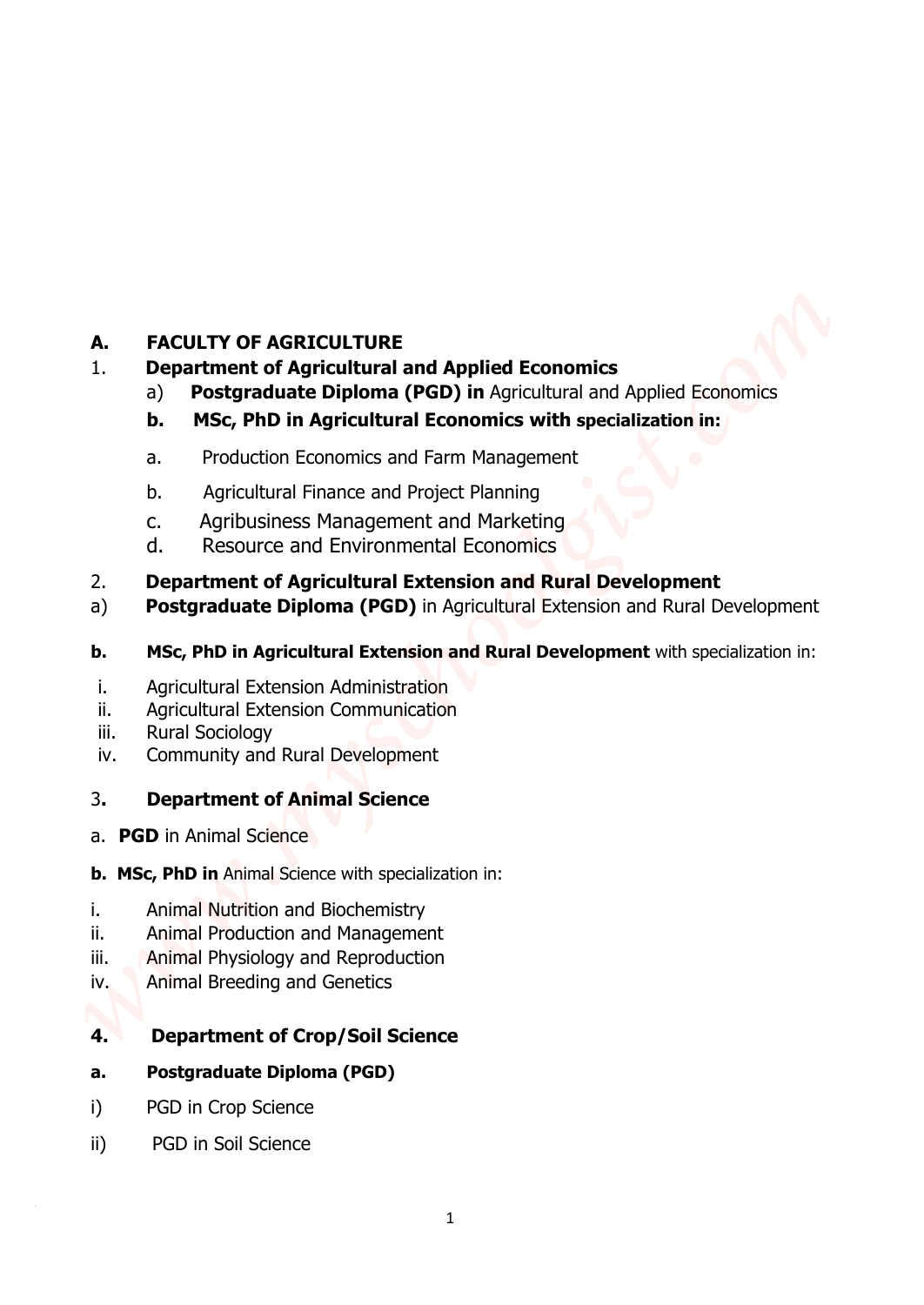### **b. MSc, PhD in Crop Science with specialization in:**

- i) Plant Pathology
- ii) Crop Physiology
- iii) Crop Production
- iv) Plant bleeding and genetics
- v) Environmental crop Science
- vi) Farming Systems
- vii) Entomology
- viii) Horticulture

### **c. MSc, PhD in Soil Science with Specialization in:**

- a) Soil Chemistry and Mineralogy
- b) Soil Microbiology and Biochemistry
- c) Soil physics and Conservation
- d) Environmental Soil Science
- e) Soil survey and Land use planning
- f) Soil fertility and Fertilizer Technology
- g) Pedology

### **5. Department of Fisheries and Aquatic Environment**

- a. **PGD** in Fisheries and Aquatic Environment
- **b. MSc, PhD in** Fisheries and Aquatic Environment with Specialization in:
- i. Aquatic Ecology
- ii. Aquaculture
- iii. Fisheries Biology
- iv. Fisheries Management and Policy
- v. Fish Processing and Utilization
- vi. Fish Nutrition

### **6. Department of Food Science and Technology**

a. **PGD** in Food Science and Technology

## b. **MSc, PhD in Food Science and Technology with Specialization in: ii. Hotel Co Philb in Crop Science with specialization in:<br>
ii) Pant Pathology<br>
iii) Cop Production<br>
ivery the comparisons<br>
valid Environmental crop Science<br>
valid Environmental crop Science<br>
valid Environmental Cro**

- i) Food Microbiology and Biotechnology
- ii) Food Chemistry/Biochemistry
- iii) Food Quality Control and Assurance
- iv) Food Processing and Storage Technology

### **7. Department of Forestry and Environment**

**a. PGD** in forestry and Environment

### **b. MSc, PhD in** Forestry and Environment with Specialization in

- i. Forest Pathology
-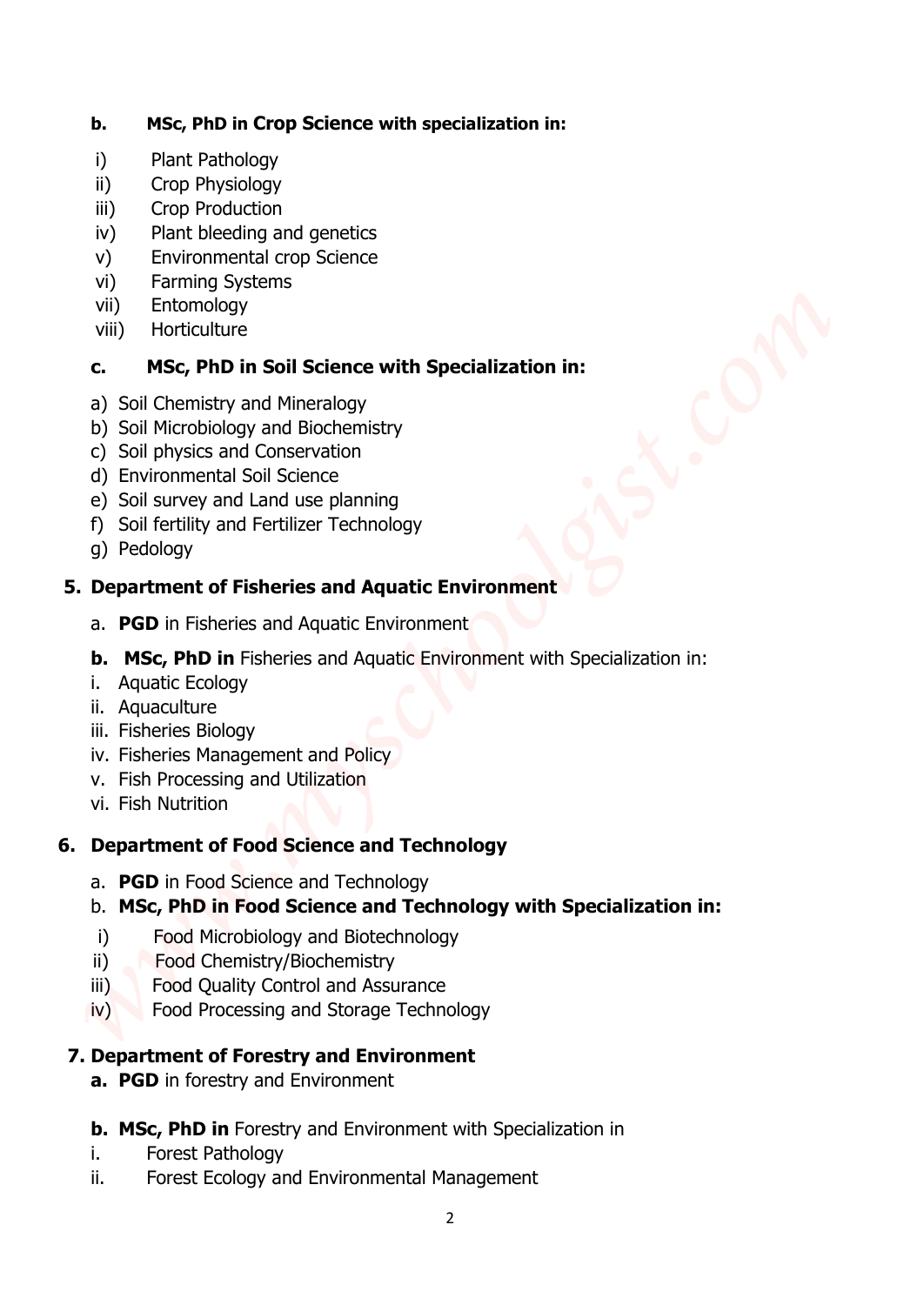- iii. Agro-Forestry, Silviculture and Tree Improvement
- iv. Forest Soil and Microbiology
- v. Forest Biometrics and Mensuration
- vi. Wood Science and Technology
- vii. Medicinal Plants and Phytomedicine
- viii. Wildlife Resources Management
- ix. Wildlife Ecology and Ecotourism

### **G. FACULTY OF EDUCATION**

# 1**. Department of Adult Education and Community Development** iii. Agre-Forestry, Silvialistic and Tree improvement<br>
iv. Forest Sall and Merobiology<br>
v. from Edvelopments and Photonecides<br>
viii. Middleta Haust and Photonecides<br>
viiii. Wildlife Ecourcy Professionent<br>
is. Wildlife Ecou

**MEd, PhD** in Adult Education and Community Studies

### 2. **Department of Business Education**

- a) **MEd** in Business Education
- b) **MSc** in Business Education with the following areas of specialization:
- i) Accountancy
- ii) Entrepreneurship
- iii) Office Management and Technology
- c) **PhD** in Business Education

### 3**. Department of Educational Foundations**

**MEd, PhD** with the following areas of specialization:

- **i**) Philosophy of Education
- ii) History and Policy of Education
- iii) Sociology of Education
- iv) Curriculum and Instruction
- v) Educational Technology
- vi) Educational Psychology
- vii) Educational Measurement and Evaluation
- ix) Guidance and Counseling

### 4. **Department of Science Education**

**MSc, PhD** in Science Education, with specialization in:

- i) Biology
- ii) Chemistry
- **iii)** Mathematics
- iv) Physics

### 5. **Department of Vocational and Technology Education**

- a) **MSc,** in Agricultural Education, with specialization in:
- i) Administration
-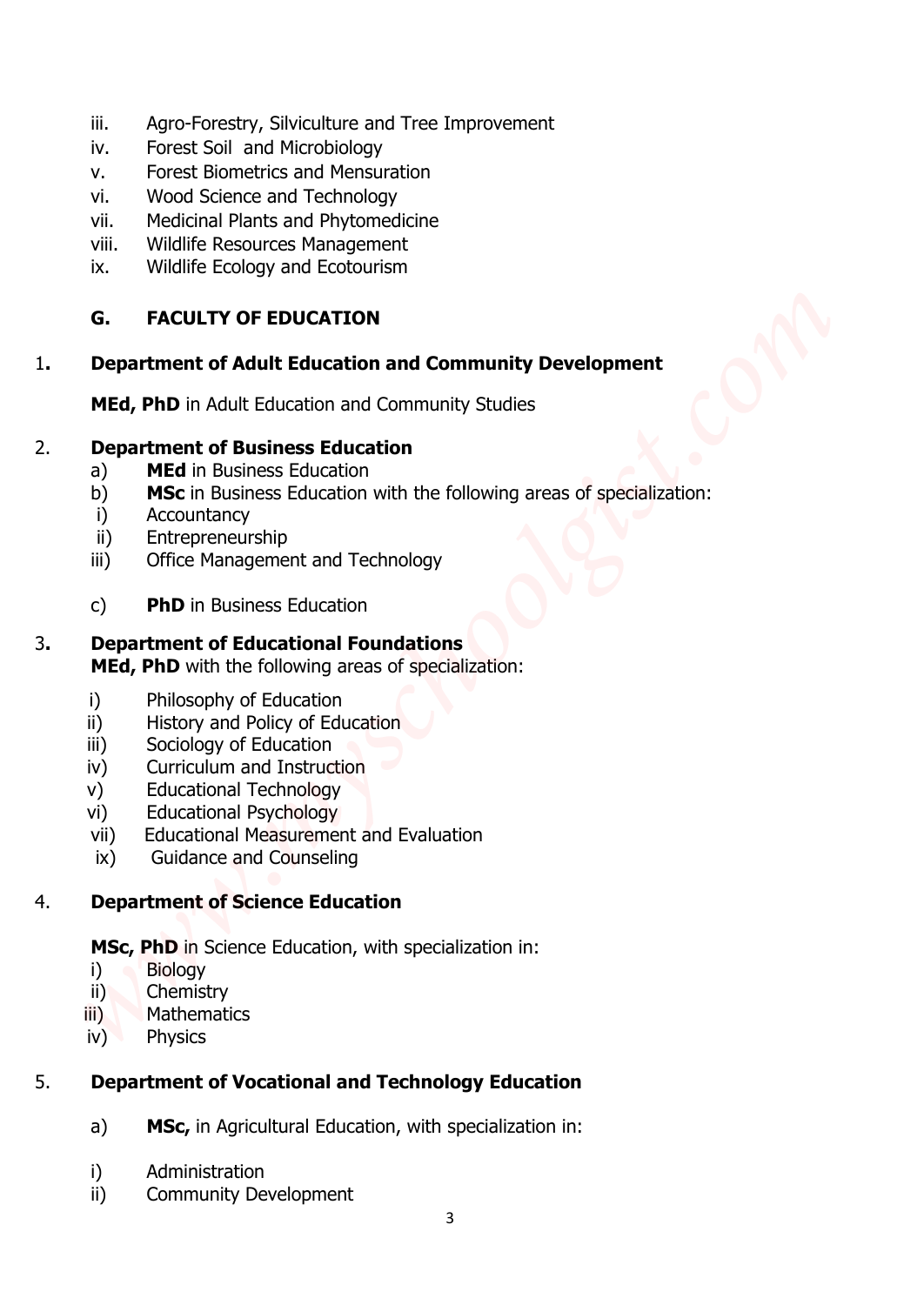- iii) Agricultural Resources and Environment
- b. **PhD** in Agricultural Education
- c**. MSc, PhD** in Technical Education, with specialization in:
- i) Building Technology
- ii) Electrical/Electronics Technology
- iii) Mechanical Technology

### **6. Department of Educational Management**

### **a. MEd, PhD in Educational Management**

### 7. **Department of Library and Information Science**

- **a) PGDLIS, MLIS, PhD** in library and information science with specialization in:
- b) School Library and Media Technology
- c) Information Science
- d) Archives and Records Management
- e) Book Trade and Publishing

### 8**. INSTITUTE OF EDUCATION**

### i) **PGDTE/PGDE (Full-time and Sandwich)**

- a) Post Graduate Diploma in Education (PGDE)
- b) Post Graduate Diploma in Technical Education (PGDTE)
- **ii) The following Master's Degree (MEd/MSc) and Doctor of Philosophy (PhD) degree programmes are available in Sandwich programmes only in the institute of Education;**  iii) Papitullural Resources and Environment<br>
b. **PhiD in Agricultural Education**<br>
c. **MSc, PhD in Technical Education**<br>
1) Bladling Technology<br>
iii) Electrical/Electronics Technology<br>
iii) Phechand II Kenning Technology<br>
i
	- a) Adult Education and Community Development
	- b) Agricultural Education
	- c) Business Education
	- d) Curriculum and Instruction
	- e) Educational Management
	- f) Educational Technology
	- g) Guidance and Counseling
	- h) History and Policy Education
	- i) Measurement and Evaluation
	-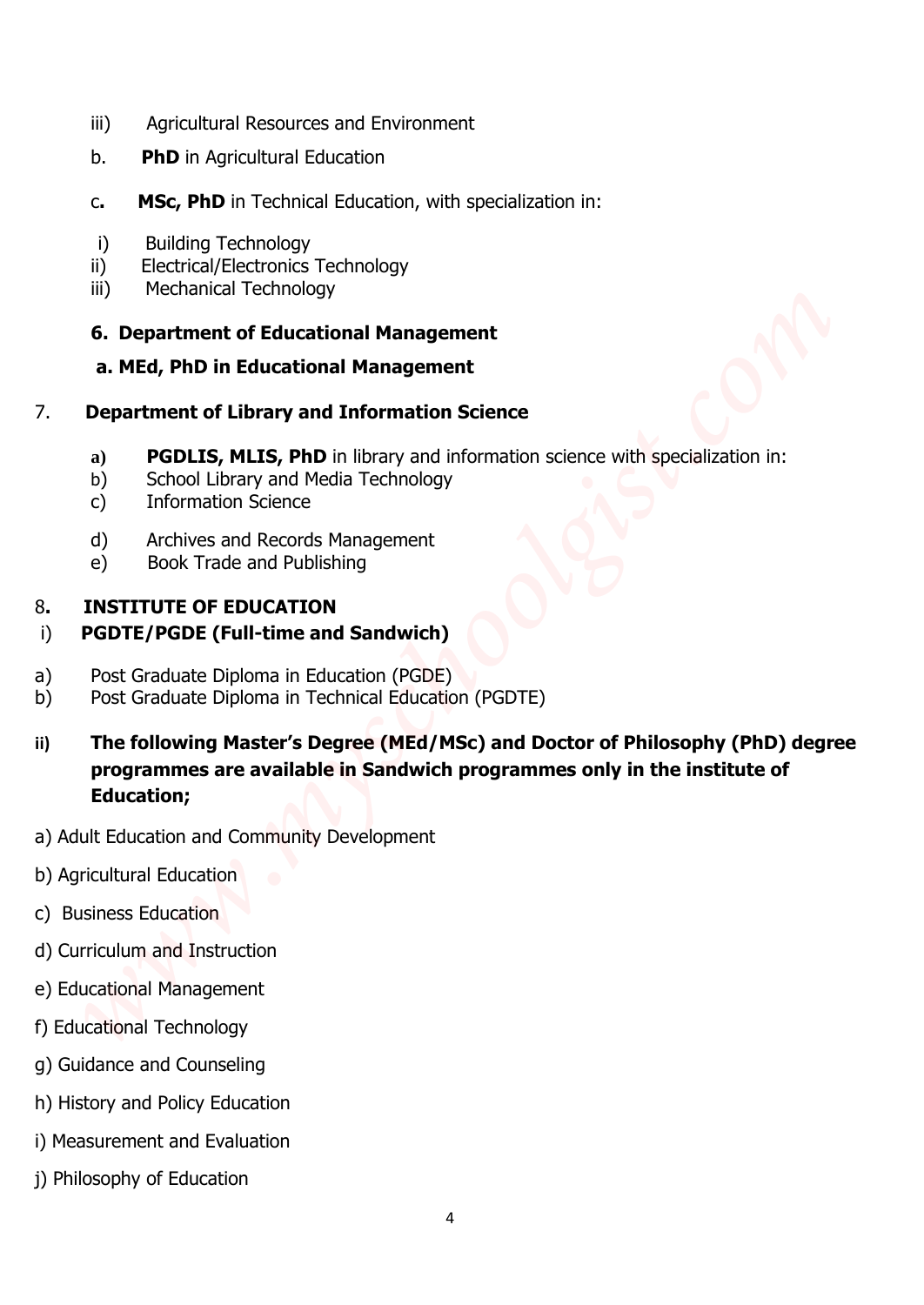- k) Science Education
- l) Sociology of Education

m) Technical Education

**NOTE: SANDWICH PROGRAMMES** : The first year 0f the 2020/2021 Sandwich programmes for the Institute's **PGDE/PGDTE, MEd/MSc, PhD** programmes will run during the **SANDWICH YEAR** which includes long vacation(July/August), Christmas and Easter vacations. i) Sidence Education<br>
in) Technical Education<br>
my Technical Education<br>
my Technical Education<br> *Whe Institutes for pic programs (which a 2002/2021 Spanishi programme for<br>
When Installed Solv waxelon(AulyAugust), Onistimas* 

**Hostel accommodation is available at an affordable cost for Sandwich Students**

### B. **FACULTY OF ENGINEERING**

- 1. **Department of Agricultural and Environmental Engineering**
	- a. **PGD** in Agricultural and Environmental Engineering

### b. **M.Tech/PhD Programmes** with specialization in:

- i**.** Farm Power and Machinery Engineering
- ii. Soil and Water Engineering
- iii. Agricultural Products Processing Storage Engineering
- iv. Environmental Engineering

### 2**. Department of Chemical/Petrochemical Engineering**

a. **PGD, M.Tech, PhD** in Chemical Engineering

### 3. **Department of Civil Engineering**

- a) **PGD Programme** in Civil Engineering
- b) **M.Tech, Programme** in:
- i) Geotechnical Engineering
- ii) Water Resources Engineering

### 4**. Department of Electrical Engineering**

### a) **PGD Programme** in:

- i) Power Engineering Option
- ii) Electronics Engineering Option

### b) **MTech Programme** in:

- i) Power Engineering Option
- ii) Electronics Engineering Option
- iii) Communications Engineering Option
- c) **PhD Programme** in:
	-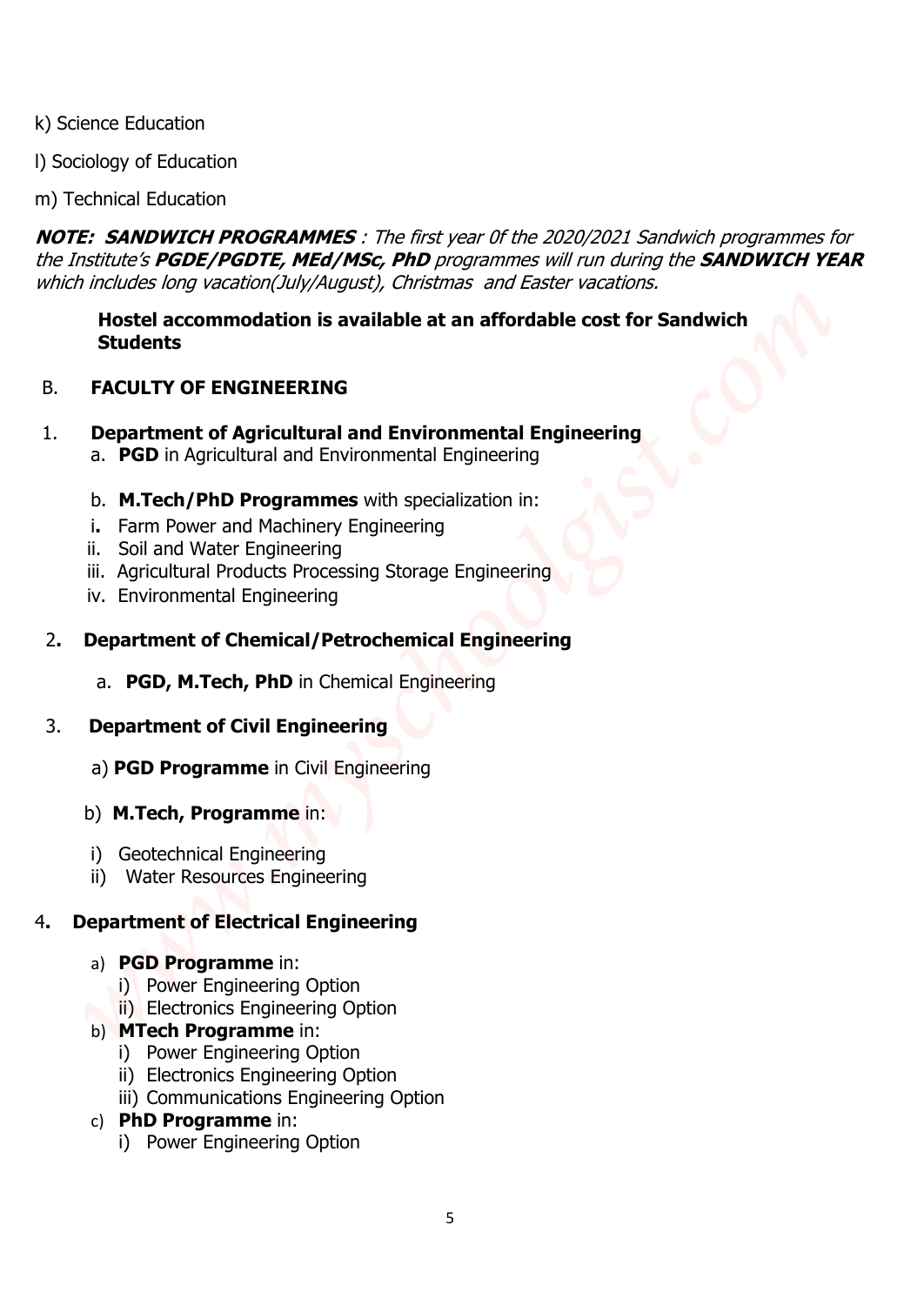### 5**. Department of Marine Engineering**

- a) **PGD Programme** in Marine Engineering
- b) **M.Tech, PhD** programmes in Marine Engineering with Specialization in
- i) Marine Engineering (Power Plants) Option
- ii) Naval Architecture and Ship Building Option
- iii) Offshore and Subsea Engineering Option

### 6. **Department of Mechanical Engineering**

- a) **PGD** Mechanical Engineering
- b) M.Tech Thermo-Fluid
- c) PhD Thermo-Fluid

### 7 **Department of Petroleum Engineering**

a) **PGD, M.Tech, PhD** in Petroleum Engineering

### **FACULTY OF ENVIRONMENTAL SCIENCES**

- 1. Department of Architecture
	- i) **MSc, PhD** in Architecture
- 2. Department of Estate Management
	- i) **PGD, MSc, PhD** in Estate Management

### 3. **Department of Urban and Regional Planning**

- i) **PGD, MSc, MURP, PhD** in Urban and Regional Planning
- ii) **PGD, MSc** in Transport Planning
- 4. **Department of Surveying and Geomatics** i) **PGD, MSc, PhD** in Surveying and Geomatics s. Department of Marine Engineering<br>
a) PGD Programme in Planne Exgineering<br>
(i) M.Tech, PHD programmes in Planne Exgineering with Specialization in<br>
(i) Microscome Comment of Mechanical Engineering<br>
(iii) Represent of Mec

### **D FACULTY OF LAW (FULL TIME AND PART TIME)**

- **A. PGD** in the following areas:
- a) Petroleum and Environmental Law
- b) Land Law and Land Administration
- c) Labour Law and Industrial Relations
- d) Customary Law and Practice

### **B. Master of Laws** (**LLM**)

### **C. MA in Law and Diplomacy**

- **D. PhD in Law,** with the following options:
- i) International Law and Human Rights
- ii) Constitutional Law and Jurisprudence
- iii) Petroleum, Energy, Environmental and Natural Resources Law
- iv) Property and Compensation Law
- v) International Trade Law and International Economic Law, including Globalisation
- vi) Comparative Criminal Law and Penology
-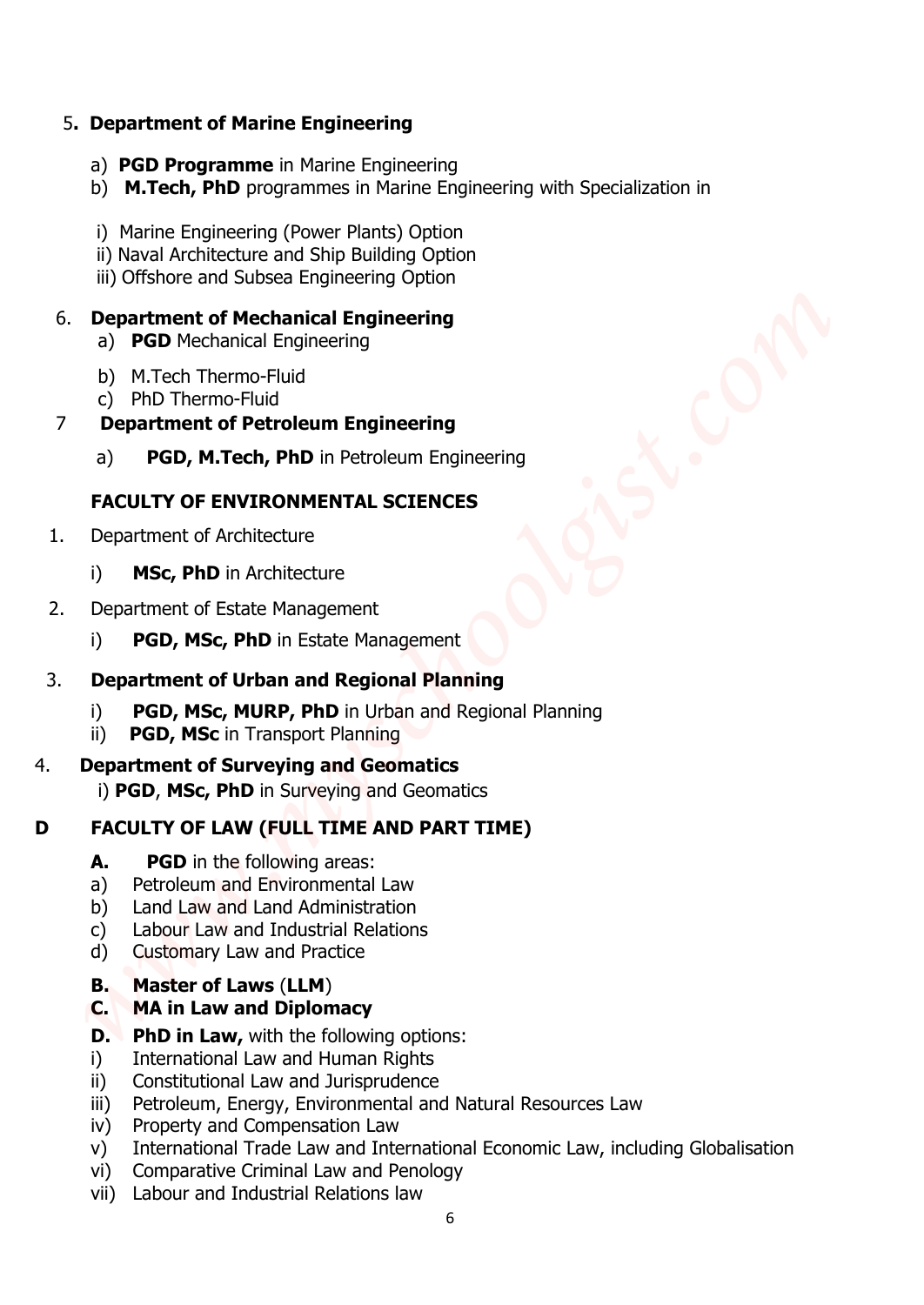- viii) Business, Commercial and Intellectual Property Law
- ix) Customary, Family and Medical Law

# **E. FACULTY OF MANAGEMENT SCIENCES (FULL TIME AND PART TIME)** iii) Dustriess, Commercial and Intellectual Property Law<br>
in: C. Commercial Islam<br> **E. P. Commercial Property Screen Serves (FULL TIME AND PART TIME)**<br>
a) **P. Commercial**<br>
ii) Rening and France<br>
iii) Tourism and Hospital

- a) **PGD** in the following:
- i) Accountancy
- ii) Banking and Finance
- iii) Management
- iv) Marketing
- v) Office and Information Management
- vi) Supply Chain and Logistics Management
- vii) Transport Management
- viii) Tourism and Hospitality Marketing
- ix) Public Sector Financial Management
- x) Project Management

### 1) **Department of Accountancy**

### **a. MSc, PhD, MSc/PhD** in the following areas:

- i) Accountancy
- ii) Taxation
- iii) Public Sector Accounting

### 2) **Department of Banking and Finance**

### **a. MSc, PhD,MSc/PhD** in the following areas:

- i) Banking and Finance
- ii) Quantitative Finance
- iii) Corporate Finance
- iv) Financial Markets
- **b. MSc** in Public Sector Financial Management

### **3) Department of Management**

- **a. M Sc, PhD, MSc/PhD** in the following areas:
- i) Human Resource Management
- ii) Industrial Relations
- iii) Business Policy
- iv) Organizational Behaviour
- v) Management
- ii) Project Management
- iii) Production and Operations Management

### 2) **Department of Marketing**

### **a. MSc, PhD, MSc/PhD** in the following:

- i) Marketing
- ii) Supply Chain and Logistics Management
-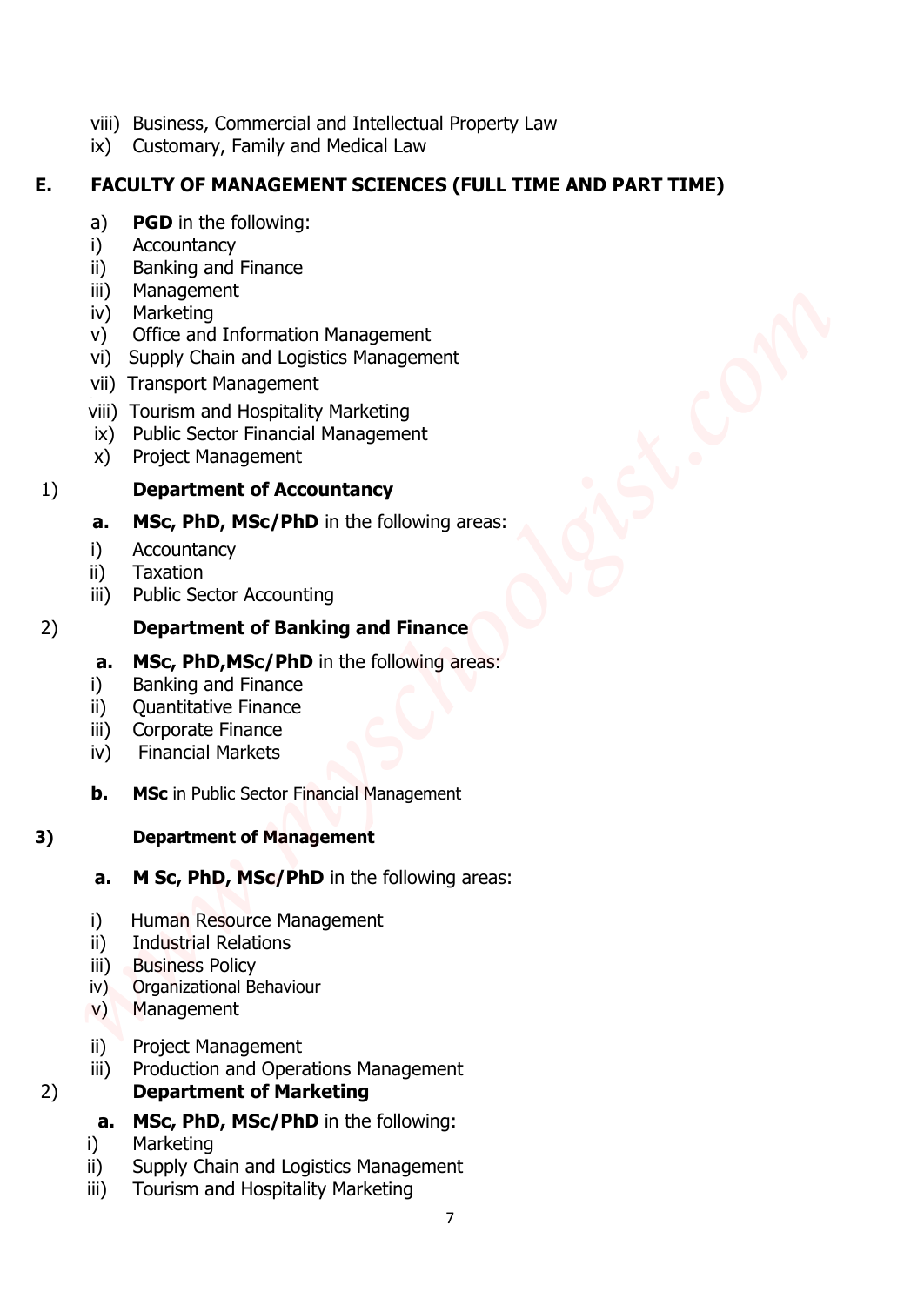### 3) **Department of Office and Information Management**

- **a. MSc, MSc/PhD, PhD** in Office and Information Management
- **b. MSc, PhD** Strategic Admin/Strategic Information Management

### **C F. FACULTY OF SCIENCE**

### 1. **Department of Microbiology**

- **a) PGD** the following areas:
- i) Microbiology
- ii) Public Health
- **b)** MSc, PhD in the following areas:
- i) Food Microbiology
- ii) Industrial Microbiology
- iii) Environmental Microbiology
- iv) Public Health Microbiology
- iv) Clinical/Pathogenic Microbiology

### **2. Department of Animal and Environmental Biology**

- **a) PGD** in Animal and Environmental Biology
- **b) MSc, PhD** in the following areas of Specialization:
- i. Applied Entomology
- ii Hydrobiology/Ecotoxicology
- iii Ecology/Environmental Biology
- iv) Marine Biology and Marine Pollution Studies

### **3. Department of Plant Science and Biotechnology**

- **a) PGD in** Plant Science and Biotechnology
- **b) M Sc, Ph D** in Plant Science and Biotechnology with specialization in: view of **Chemistric Chemistric Chemistric Chemistric Chemistry American Chemistry American Chemistry<br>
<b>v MSc, Philo Strategic Administration** (Endmonton Management<br> **F. FACULTY OF SCIENCE**<br>
1. **Department of Microbiology** 
	- i) Plant Physiology and Biotechnology
	- ii) Plant Breeding
	- iii) Plant Ecology
	- iv) Cytogenetics
	- v) Taxonomy and Systematic
	- vi) Plant Pathology

### **4. Department of Chemistry**

- **a) PGD in** Chemistry
- **b)** MSc, PhD in Chemistry with the following options:
- i) Analytical Chemistry
- ii) Environmental Chemistry
- iii) Inorganic Chemistry
- iv) Organic and Natural Products Chemistry
-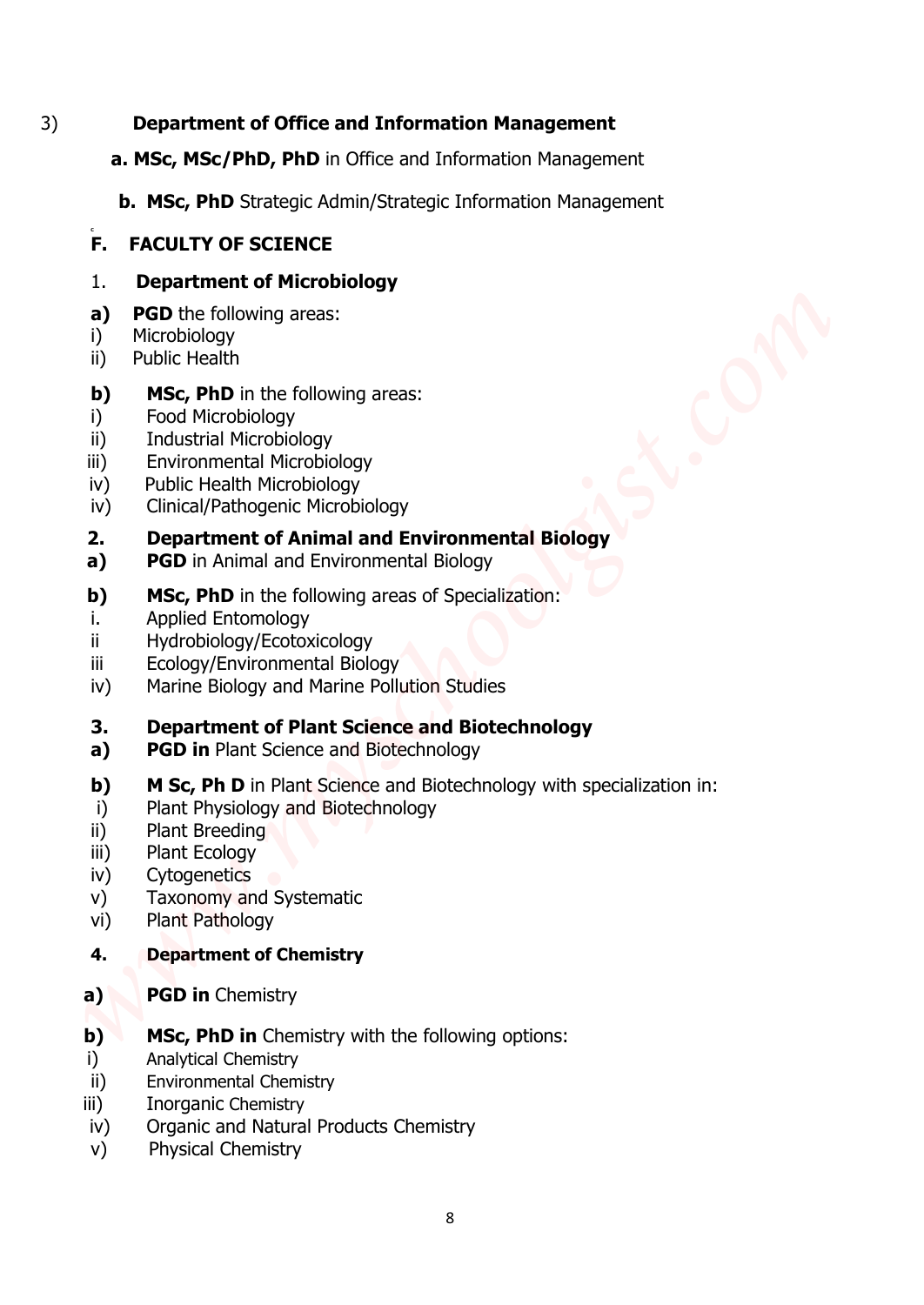### **5. Department of Computer Science**

a) **PGD, MSc, PhD** in Computer Science

### **6. Department of Medical Laboratory Science**

- a. **PGD** in Medical Laboratory Science with specialization in: **5. Department of Computer Science**<br>
iiv) **PGD, MSc, PhD** in Computer Science<br> **6. Department of Medical Laboratory Science**<br>
a. **PGD** in Medical Laboratory Science with specialization in:<br>
ii) Chemical Microbiology<br>
iii)
	- i) Medical Microbiology
	- ii) Chemical Pathology
	- iii) Hematology and Blood Transfusion Science
	- b. **MSc** in Medical Laboratory Science with specialization in:
	- i) Medical Microbiology
	- ii) Chemical Pathology
	- iii) Hematology and Blood Transfusion Science
	- iv) Biorisk Management
	- **c. PhD** in Medical Laboratory Science with specialization in:
	- i) Medical Microbiology
	- ii) Chemical Pathology
	- iii) Hematology and Blood Transfusion Science

### **7. Department of Mathematics**

- a) **PGD** in Applied Statistics
- b) **MSc, PhD** in the following areas:
- i) Applied Mathematics
- ii) Applied Statistics

### **8. Department of Physics**

- **a.** PGD with specialization in:
- i) Applied Geophysics
- ii) Radiation and Environmental Physics
- **b. MSc** with specialization in:
- i) Applied Geophysics
- ii) Radiation and Environmental Physics
- iii) Theoretical Physics

### **c. Doctor of Philosophy (PhD)**

- i.Theoretical Physics
- ii) Applied Geophysics
- iii) Astrophysics/Astronomy
-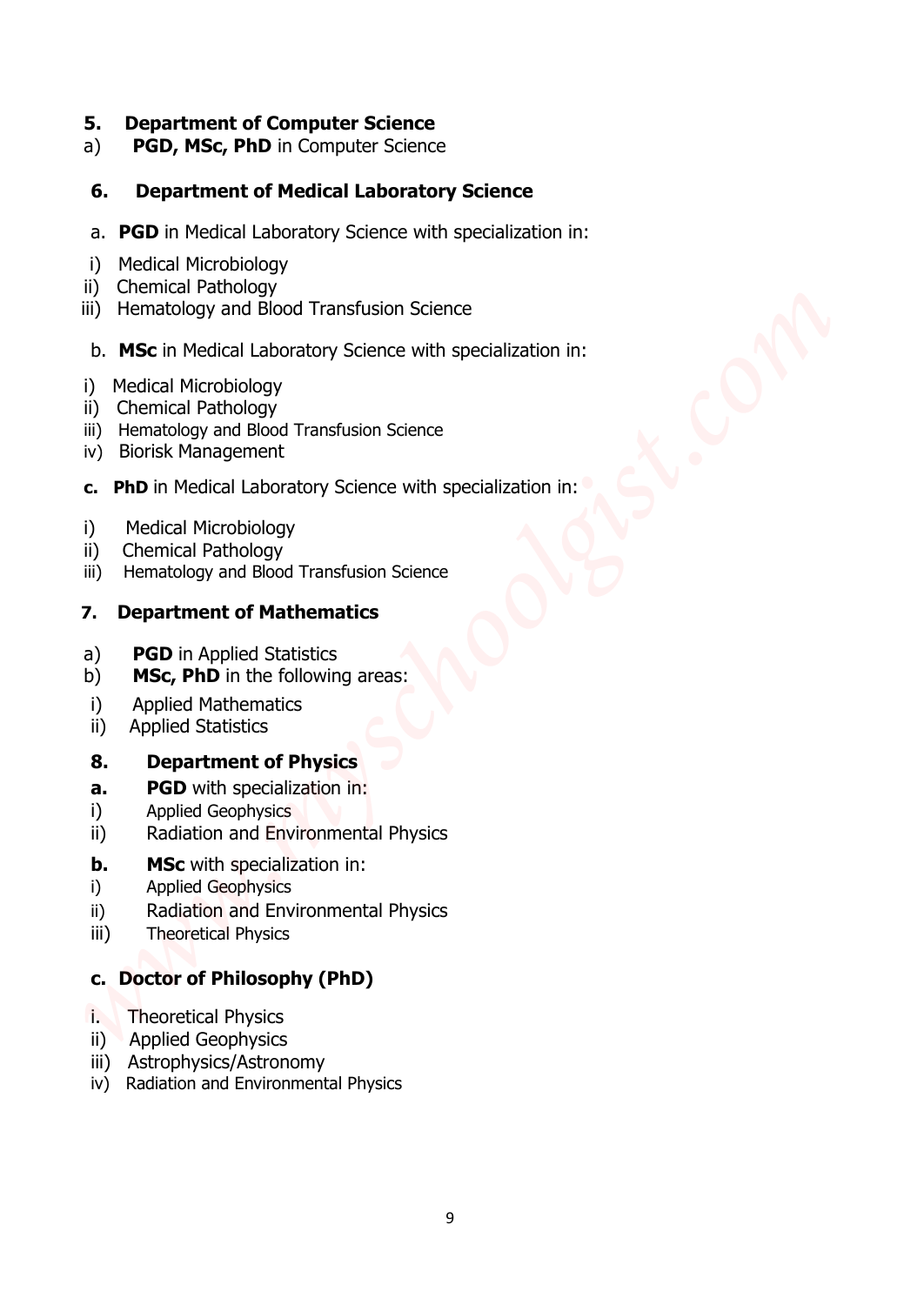# **9. Department of Maritime Science (Executive Part Time)** (a) **MPA** in Haristian Science (Executive Part Time)<br>
(b. M2-in Publich Tenscort<br>
(d. M.Sc. in Simmler Transport<br>
(d. MPA in Martime Transport<br>
(e. MPL) in Martime Transport<br>
(e. MPL) in Martime Transport<br>
(d) **PGD, MA, PH**

- a. PGD in Maritime Transport
- b.. M.Sc in Shipping Management
- d. M.Sc in Maritime Transport
- e. Ph.D in Maritime Transport

### **H FACULTY OF HUMANITIES**

### **1 Department of English Language and Literature in English**

- (a) **PGD, MA, PhD** in English Language
- (b) **PGD, MA, PhD** in Literature in English
- **2 Department of French** 
	- (a) PGD, MA, PhD in French

### **3 Department of History and International Diplomacy**

 **(a)** PGD, MA, PhD in History and International Diplomacy

### **4 Department of Philosophy**

 **(a)** PGD, MA, PhD in Philosophy

### **5 Department of Religious and Cultural Studies**

 **(a)** PGD, MA, PhD in Religious and Cultural Studies

### **6 Department of Theatre Arts**

 **a)** PGD, MA, PhD in Theatre Arts

### **I FACULTY OF SOCIAL SCIENCES**

### 1**. Department of Mass Communication**

- **a. PGD,** in Mass Communication
- **b. MSc, in Development and Communication Studies**
- **c. PhD** in Mass Communication

### **2**. **Department of Political Science**

- (a) **PGD, MSc,** in Local Government Administration
- (b) **PGD, MSc,** in Public Administration
- (c) **PGD, MSc,** in Peace, Conflict and Security Studies
-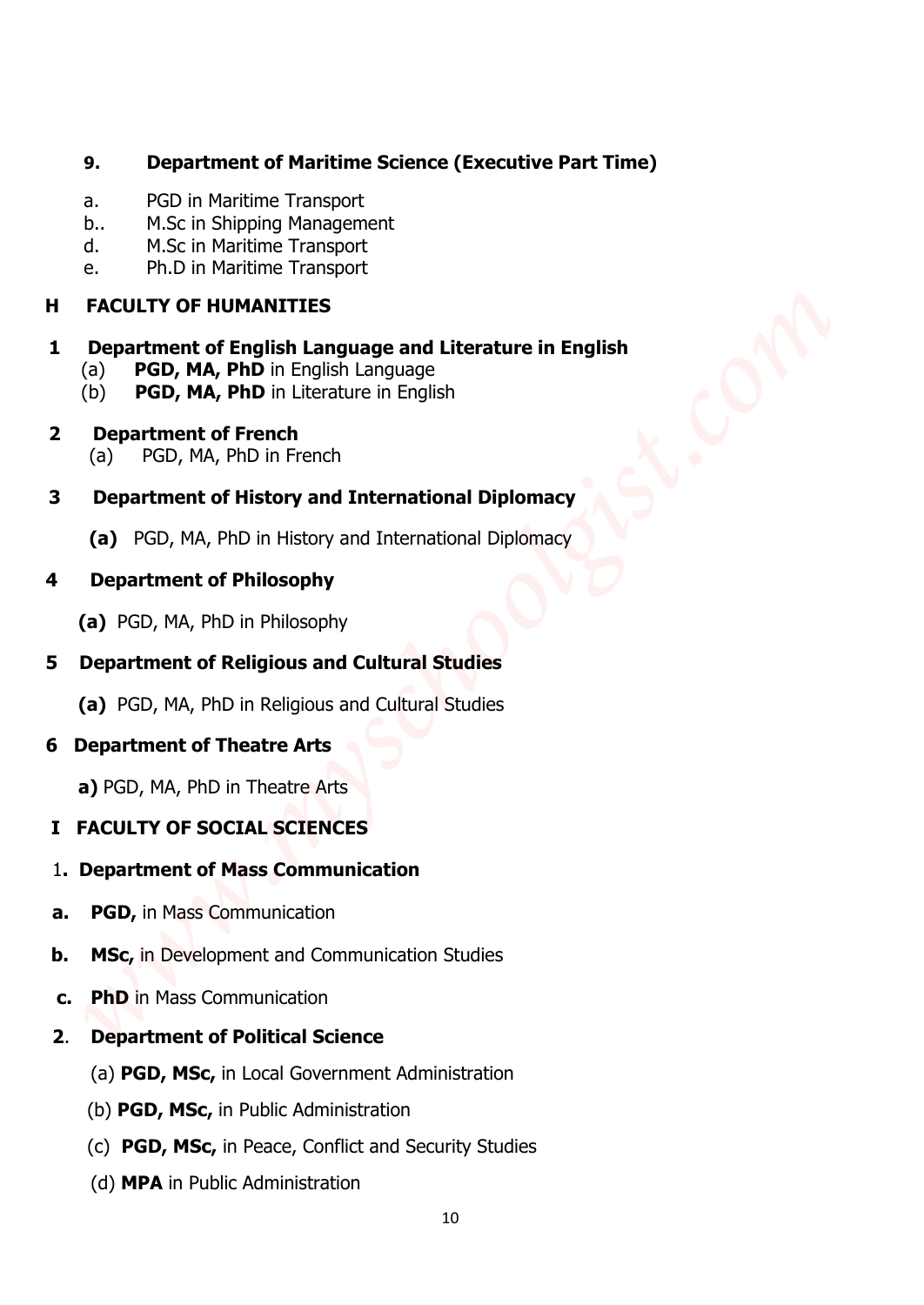### **3. Department of Psychology**

(a) **PGD, MSc, PhD** in Social Works and Gender Studies

### **3. Department of Economics**

- a) **PGD** in Economics
- **b) MSc, MSc/PhD, PhD** with specialization in:
- i. Development Economics and Planning
- ii. International Economics and Finance
- iii). Environmental Economics and Policy
- iv). Monetary Economics
- vi) Mathematical Economics and Econometrics
- vii) Petroleum and Energy Economics

### J **INSTITUTE OF GEOSCIENCES AND ENVIRONMENTAL MANAGEMENT**

- a. **PGD** with specialization in:
- i) Environmental Management and Control
- ii) Disaster/Environmental Risk Management
- **b) MSc,** with specialization in:
- i) Environmental Management and Control
- ii) Disaster/Environmental Risk Management
- **c) PhD** with specialization in:
- i. Environmental Management and Control
- ii. Disaster/Environmental Risk Management

### **K. FACULTY OF BASIC MEDICAL SCIENCES (Full Time and Part Time) 1 Department of Human Anatomy 3. Department of Psychology**<br>
(a) PGD, MSc, PhD in Social Works and Gender Studies<br> **3.** PGD in Scoronies<br>
(b) MSc, MSC/PID, PhD with secondization in:<br>
1. Development Economics and France<br>
ii. Development forcomics and F

- **a. PGD, MSc, PhD** with specialization in:
- i. Clinical and Radiological Anatomy
- ii. Embryology and Andrology
- iii. Neuroscience
- iv. Biological and Forensic Anatomy
- v. Microscopic Anatomy
- vi. Genetics and Genomics
- vii. Sports Anatomy
- viii. Gross and Comparative Anatomy

### 2. **Department of Medical Biochemistry**

### **a. PGD/ MSc/PhD** with specialization in:

- i. Medical /Clinical Biochemistry
- ii. Toxicological / Environmental Biochemistry
-